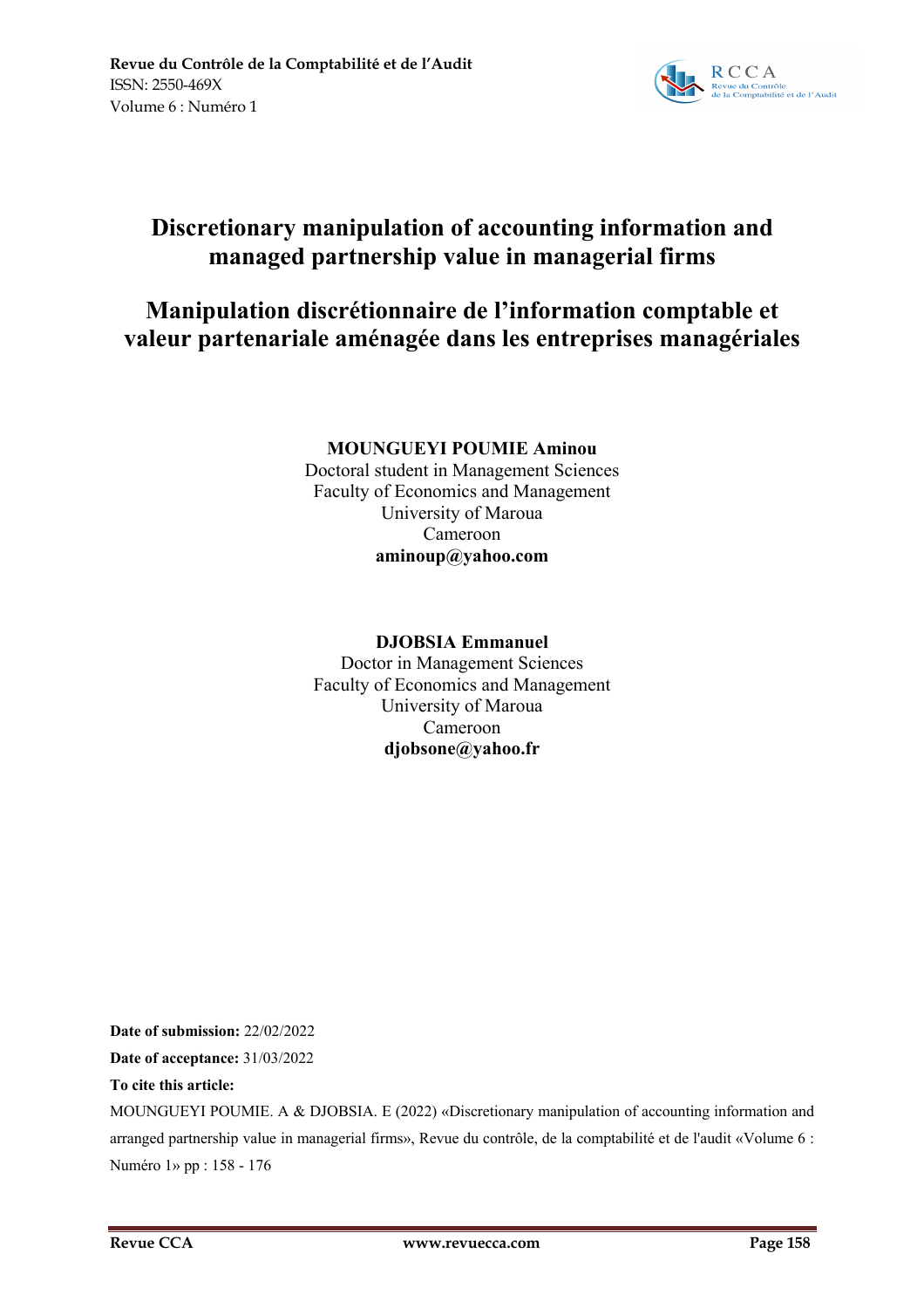

### **Abstract**

The theory of managerial discretion used in the research of the link between the manipulation of accounting information and the creation of value is based on the degree of discretionary power of the manager. Through this research based on the quantitative approach in its hypothetico-deductive dimension, 96 managerial companies constituted our sample. Thus, the objective of this article is to analyze the nature of the relationship between the discretionary manipulation of accounting information and the creation of the managed partnership value. To this end, the empirically collected primary data were processed through principal component analysis and regression analysis. Finally, we found that the voluntary discrimination in the management of accounting data is related to structural contingency factors on the one hand, and to the desired objectives of the main actors in the production of accounting information on the other hand.

**Keywords**: Managerial discretion; Discretionary power; Accounting information; Accounting policy; Adjusted partnership value.

### **Résumé**

La théorie de la discrétion managériale mise à contribution dans la recherche du lien entre la manipulation de l'information comptable et la création de la valeur, s'appuie sur le degré du pouvoir discrétionnaire du dirigeant. A travers cette recherche fondée sur l'approche quantitative dans sa dimension hypothético-déductive, 96 entreprises managériales ont constituées notre échantillon. Ainsi, l'objectif de cet article est d'analyser la nature de la relation entre la manipulation discrétionnaire de l'information comptable et la création de la valeur partenariale aménagée. Pour cela, les données primaires, empiriquement collectées, ont été traité à travers une analyse en composante principale et une analyse de régression. En dernier ressort, nous avons constaté que la discrimination volontaire lors de la gestion des données comptables est liée aux facteurs de contingences structurelles d'une part, et aux objectifs souhaités par les acteurs principaux de la production de l'information comptable d'autre part.

**Mots-clés :** Discrétion managériale ; Pouvoir discrétionnaire ; information comptable ; Politique comptable ; Valeur partenariale aménagée.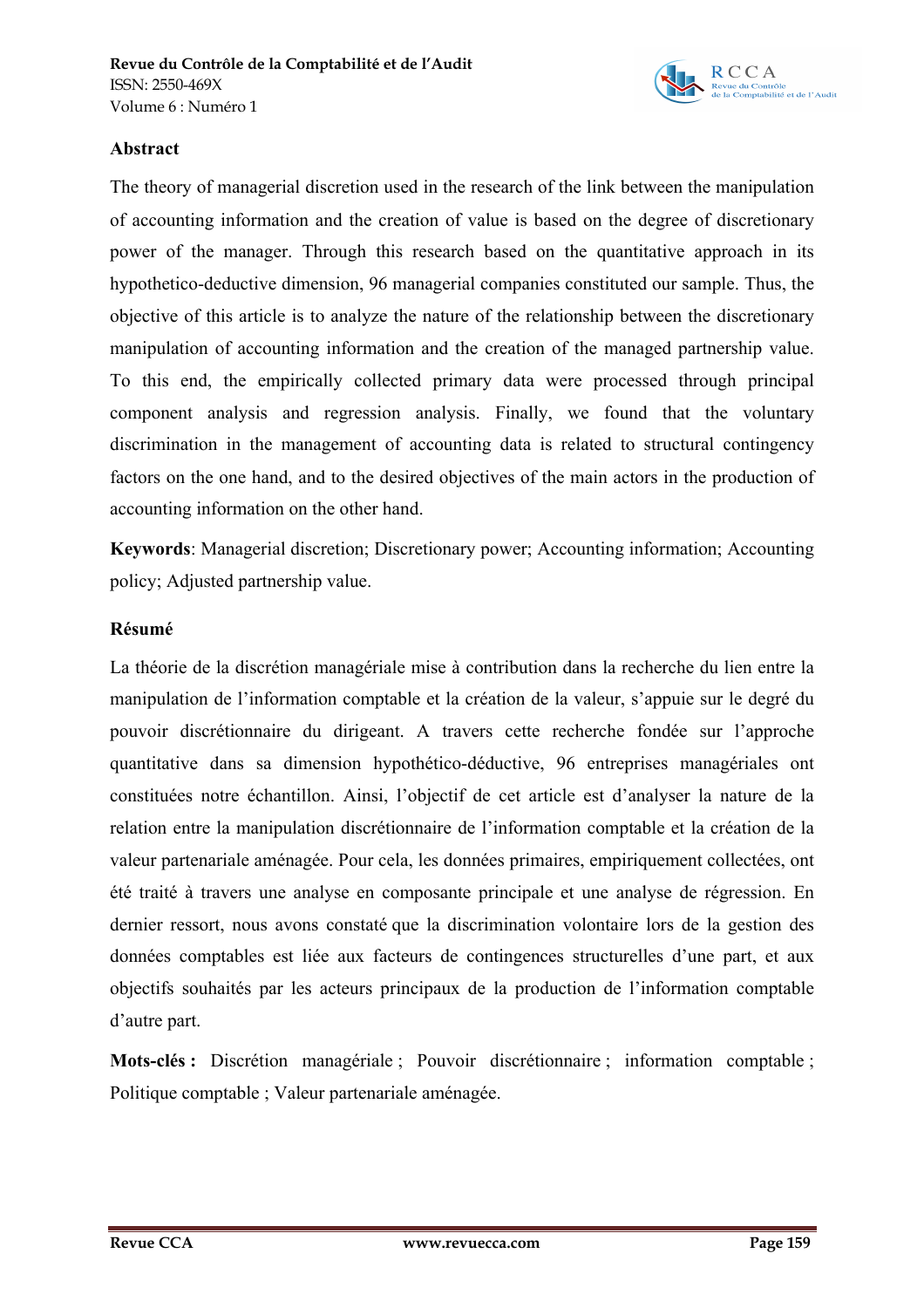

### **Introduction**

The desire to overcome obstacles related to the business environment subjects managers to several kinds of pressure. Indeed, several researchers have been interested in discretionary managerial choices (Watts & Zimmerman, 1986). These orientations given by managers have long been labelled as primary opportunism by several researchers, following the example of Schipper (1989) for whom results management is a deliberate intervention by the manager in the external financial information process, with the aim of appropriating personal gains. On the other hand, this management practice could be a signal sent by the company to its external partners. Especially since, accounting standards leave substantial discretionary space to managers in the form of a set of options (inventory valuation, depreciation method, ...) or valuation in the accounting (rate of provisioning of receivables, provision for risks and expenses, duration of depreciation...) (Ngantchou & Elle, 2018). Thus we share the definition that, results management refers to "the use of managerial discretion to influence the outcome disseminated to stakeholders" (Degeorge & al., 1999). As a result, Scott (1997) identifies four methods: big bath accounting, minimization of results, maximization of results and smoothing of results. In all cases, the techniques generally used by managers focus on the valuation of inventories, the accounting of financial expenses, the reduction of research or advertising expenses and the choice between the declining balance or straight-line depreciation method. In light of all these managerial options, one question catches our attention: what is the nature of the relationship between the discretionary manipulation of accounting information and the creation of managed partnership value?

To answer this question, this paper is structured in four parts. The first part brings together the contributions of the research on the manipulation of accounting information, and the second part presents the contributions related to the creation of managed partnership value. The third part will present our empirical approach, before leading, after analysis of the data, to our main results in the fourth part.

# **1. Discretionary manipulation of accounting information: a state of play**

# **1.1. Accounting policy**

The concern to always be accountable for one's management very often leads managers to produce controversial accounting results. Everything depends on the objective of the decisionmakers, but also and above all on the recipients of this information. For this purpose, one could have an accounting faithful to reality kept by the manager, another adapted to the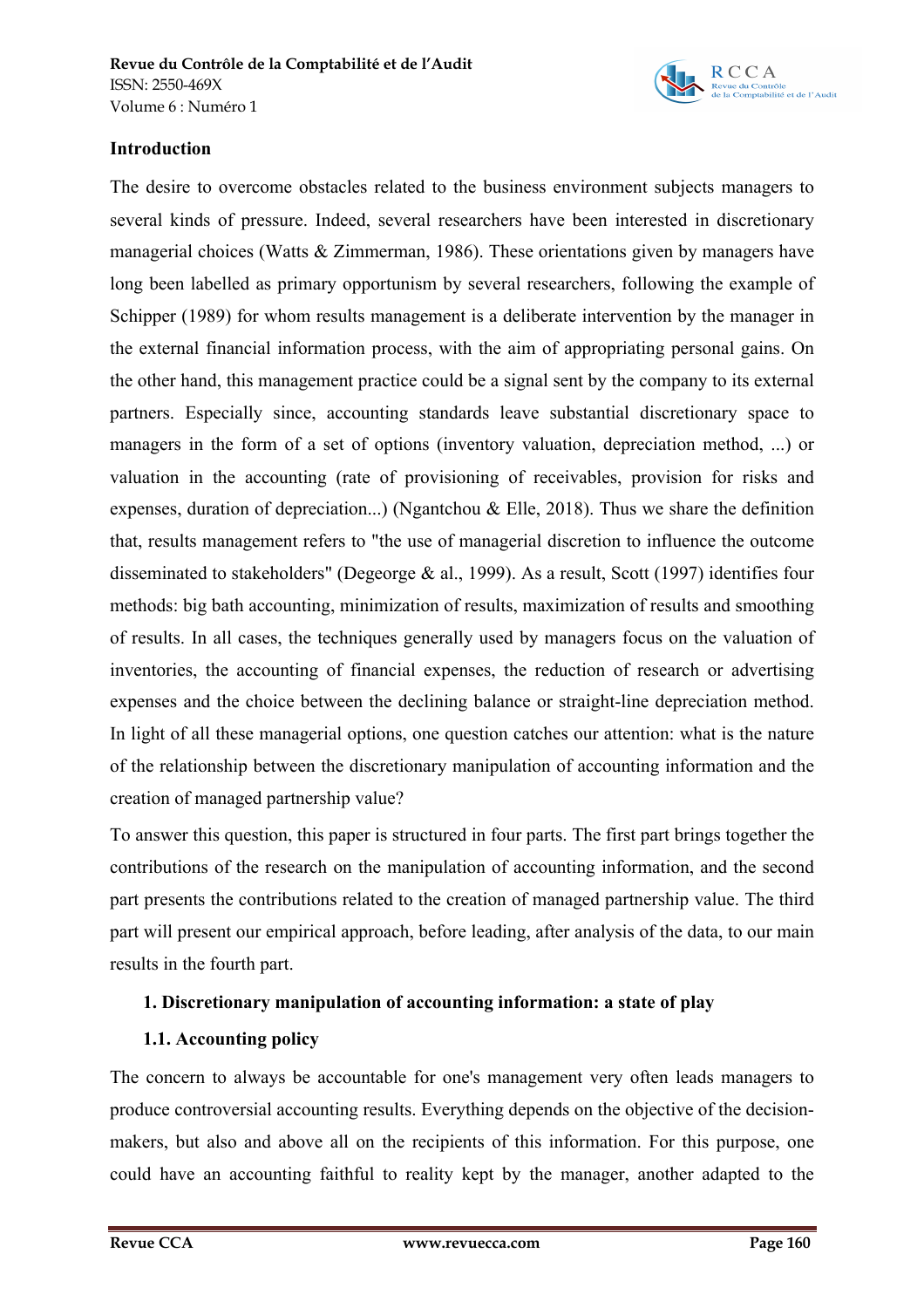

aspirations of the shareholders, a third approach established with a view to reducing the tax burden and finally, another accounting adapted to the possibility of granting credit by financial institutions or lenders. The amplification of this manipulation of information is highly dependent on the behavior of managers. It is a question, among other things, of masking the visibility of a deteriorated performance or avoiding a contractual clause (Pfeiffer, 1998; El Yaacoubi & Farrat, 2021) on the one hand, and/or ensuring that losses for which the predecessor is responsible are liquidated and the reputation of the manager is preserved (Murphy & Zimmerman, 1993) on the other. Moreover, the management of accounting data or manipulation of accounting figures, is a voluntary and especially regular intervention on the accounting figures, this with the ultimate goal of giving the modeling entity a desired image (Stolowy & Breton, 2003). In other words, the manipulation of accounting figures relies on discretionary areas left by the rules and opportunely exploited by the actors in the figure production chain (Colasse, 1992). Thus, in the context of the agency relationship, the agent who benefits from the asymmetry of information has the possibility of initiating opportunistic actions (Djongoue, 2007), which will generate agency costs and lead to a decline in the value of the firm (Charreaux, 1999). Furthermore, the main motivations linked to the increase in discretionary power are based, in the sense of (Charreaux, 1998), on the implementation of internal rooting strategies and external career strategies. Shleifer & Vishny (1989) characterize entrenchment through the realization of idiosyncratic investments, while Stiglitz & Edlin (1992) propose a different means of action: information manipulation. Creative accounting fits into this logic. The immediate consequence is that manipulative behavior does not systematically lead to inefficiencies in the firm's operations (Hirshleifer, 1993). Generally, the choice of accounting practices is often conditioned by the pressures experienced by the manager; these include fiscal, environmental, competitive and financing pressures, the concern to guarantee the entity's sustainability and to satisfy the multiple needs of shareholders (Ngongang, 2007). By way of illustration, in the African context, overall behavior tends to show that the objective of actors is visibly to keep the level of taxable income below 20% of the real return on investment (Ngantchou & Elle, 2018).

# **1.2. Purpose of manipulating accounting information**

The degree of influence of the manager has a considerable impact on the content of the accounting result of a company. Depending on the objectives he has set and the actions he takes, he is able to produce information of more or less dubious quality. Indeed, the disclosure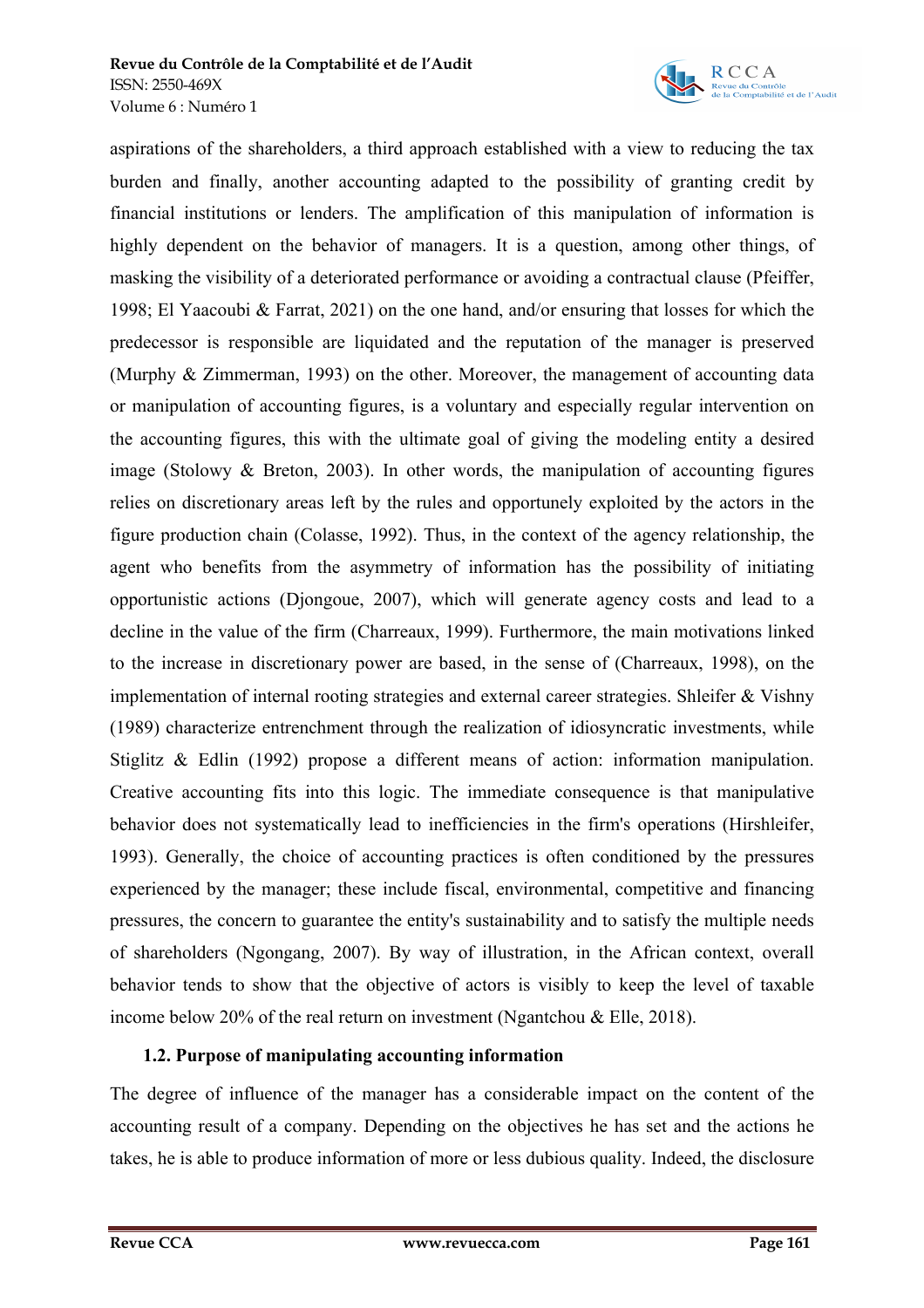

of a financial situation different from the true and fair view, giving the right figure, allows managers to optimize future profits through a reduction in tax, social and financial costs and a maximization of future revenues (Souleymanou & Degos, 2018). Moreover, fraud, which is on the fringe of accounting and tax regulations, is an unorthodox practice and is thus opposed to the manipulation of information, which is defined by Copeland (1968) as "a certain ability to increase or reduce the published net result at will". In general, the manipulation of accounting data, which creates forms of discrimination in access to information, aims to reduce or eliminate the assets of certain stakeholders in the distribution of the wealth created. This allows us to put forward the true foundations of the four facets of accounting information or the so-called "four balance sheets" theory in managerial companies.

| Managerial discretion in the manipulation of accounting information |                                                                                                                                                                                                                                                                                                         |  |  |  |  |
|---------------------------------------------------------------------|---------------------------------------------------------------------------------------------------------------------------------------------------------------------------------------------------------------------------------------------------------------------------------------------------------|--|--|--|--|
| <b>Recipient of accounting</b><br>information                       | Objective of manipulating information                                                                                                                                                                                                                                                                   |  |  |  |  |
| Manager                                                             | $\triangleright$ To produce accounting information that reflects reality<br>Tailor management to the situation<br>➤<br>Seize business opportunities based on the company's assets<br>➤<br>Anticipate the management of non-financial assets<br>⋗                                                        |  |  |  |  |
| Owner / Shareholder                                                 | Produce information that does not reflect reality<br>Neutralize control mechanisms<br>Increase the discretionary power of the manager<br>Influence the resource allocation process<br>$\overline{\phantom{0}}$                                                                                          |  |  |  |  |
| Creditor / Lender                                                   | ❖ Produce information that does not reflect reality<br>Varying the result according to the requirements of the<br>❖<br>funders<br>$\triangle$ Increase the time required to repay debts<br>❖ Reassure creditors of the security of their investment                                                     |  |  |  |  |
| Tax authorities                                                     | $\rightarrow$ Produce information that does not reflect reality<br>$\rightarrow$ Minimize the transfer of wealth from the company to the<br>state<br>$\rightarrow$ To reduce the profit or loss<br>$\rightarrow$ use of regulatory accounting methods that reduce the value<br>of the IAR Discretionary |  |  |  |  |
| $\Omega$ = = = = = = = $\Lambda$ = = 41 = = = =                     |                                                                                                                                                                                                                                                                                                         |  |  |  |  |

### **Table 1: Four facets of accounting information**

**Source:** Authors

# **1.3. Accounting data management: a managerial opportunity**

This practice can also represent a privileged vector of entrenchment for managers, as pointed out by Stiglitz & Edlin (1992). In their model, managers seek to maximize their income; they take advantage of the exclusive privilege of information to appropriate rents, i.e. a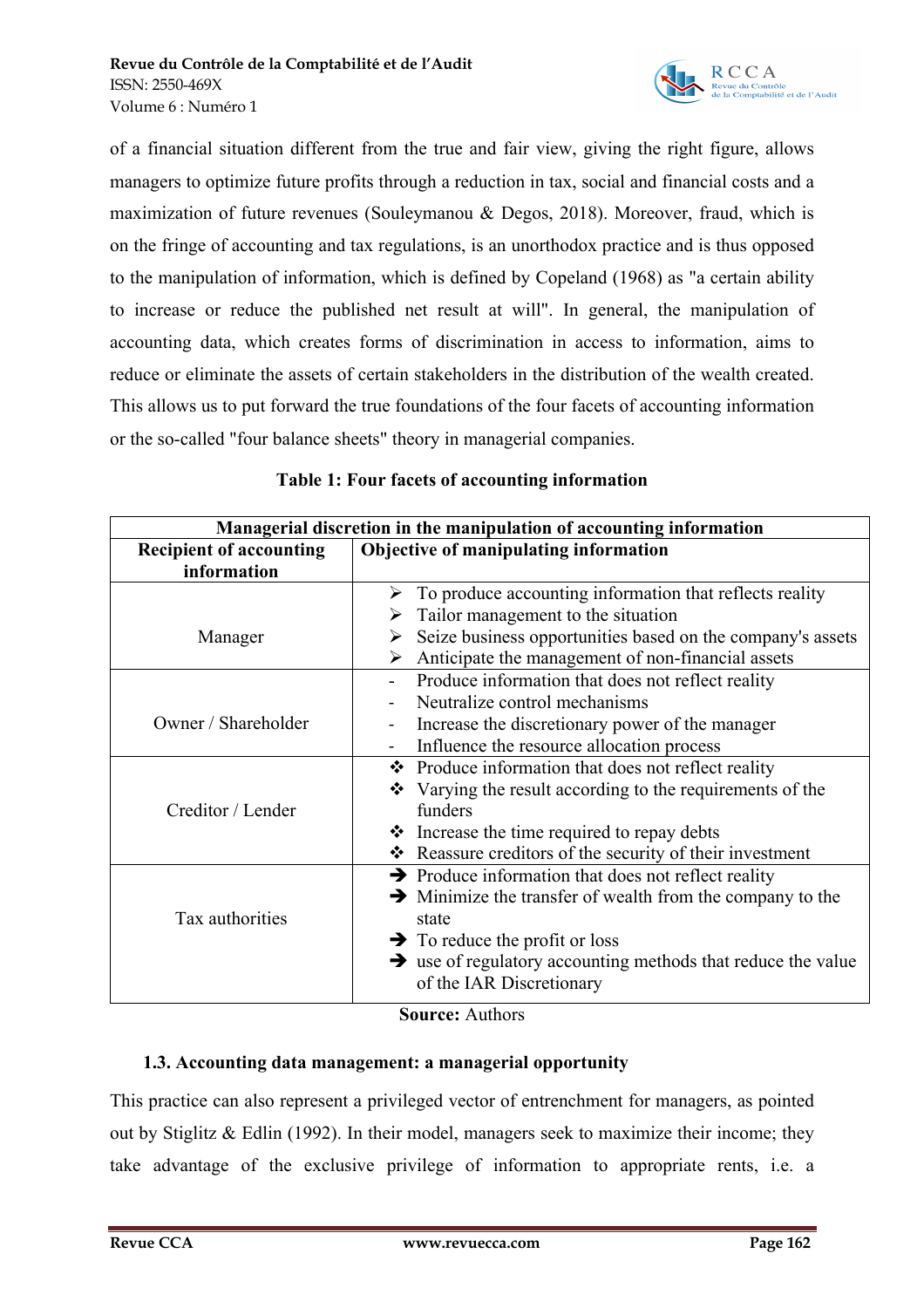

remuneration that is higher than the opportunity cost that they incur. One way of increasing this remuneration is to limit the threat posed by managers who are their potential competitors in the managerial market, either by undertaking investments whose profitability depends on the specific information controlled by the managers or their particular skills, or by investing in activities characterized by greater information asymmetry. Asymmetry increases the uncertainty perceived by competing management teams, which thus have less incentive to replace current managers. From this perspective, managers have an interest in directing their investments towards activities with the lowest visibility, for example, by favouring investments in research and development, even if this policy leads to a destruction of value. The rents generated, as well as their appropriation, then depend on the visibility of the assets managed. By manipulating information, managers seek to increase their discretionary powers. This strategy can take many forms: specific investments for managers, investments that are not very visible (especially in research and development), replacement of former managers by new, more loyal managers when there is a change in management, acquisitions made to increase managerial rents, appointment of ill-informed, incompetent or dependent outside directors to the board of directors. A particularly interesting point in the argument presented by Stiglitz & Edlin concerns the optimal policy for monitoring managers. From the outset, reducing managerial controls may have more disadvantages than advantages. This position is also advocated by Lagmango (2020) when she refers to "opportunistic entrenchment." Conversely, strengthening controls makes the entrenchment strategy more profitable. The informational strategy is primarily based on the choice of activities and investments. However, the manager's action can be much more subtle, as Hirshleifer (1993) shows. The manipulation techniques presented later can also be used as part of an external career strategy.

# **2. Managerial discretion theory**

The theory of managerial discretion gives a special place to the values of managers in the study of the influence of the latter on the strategic choices of organizations. This idea is based on the analysis of the strategic decision-making process in a situation of limited rationality as described by Hambrick & Mason (1984). First of all, a manager cannot apprehend in detail every aspect of the organization and its environment. The manager's field of vision and areas of attention are restricted. The immediate consequence is a profound limitation of his perceptions. Secondly, this restriction of the managers' perceptions is reinforced because each one selectively perceives only a part of the phenomena included in the field of vision. Finally,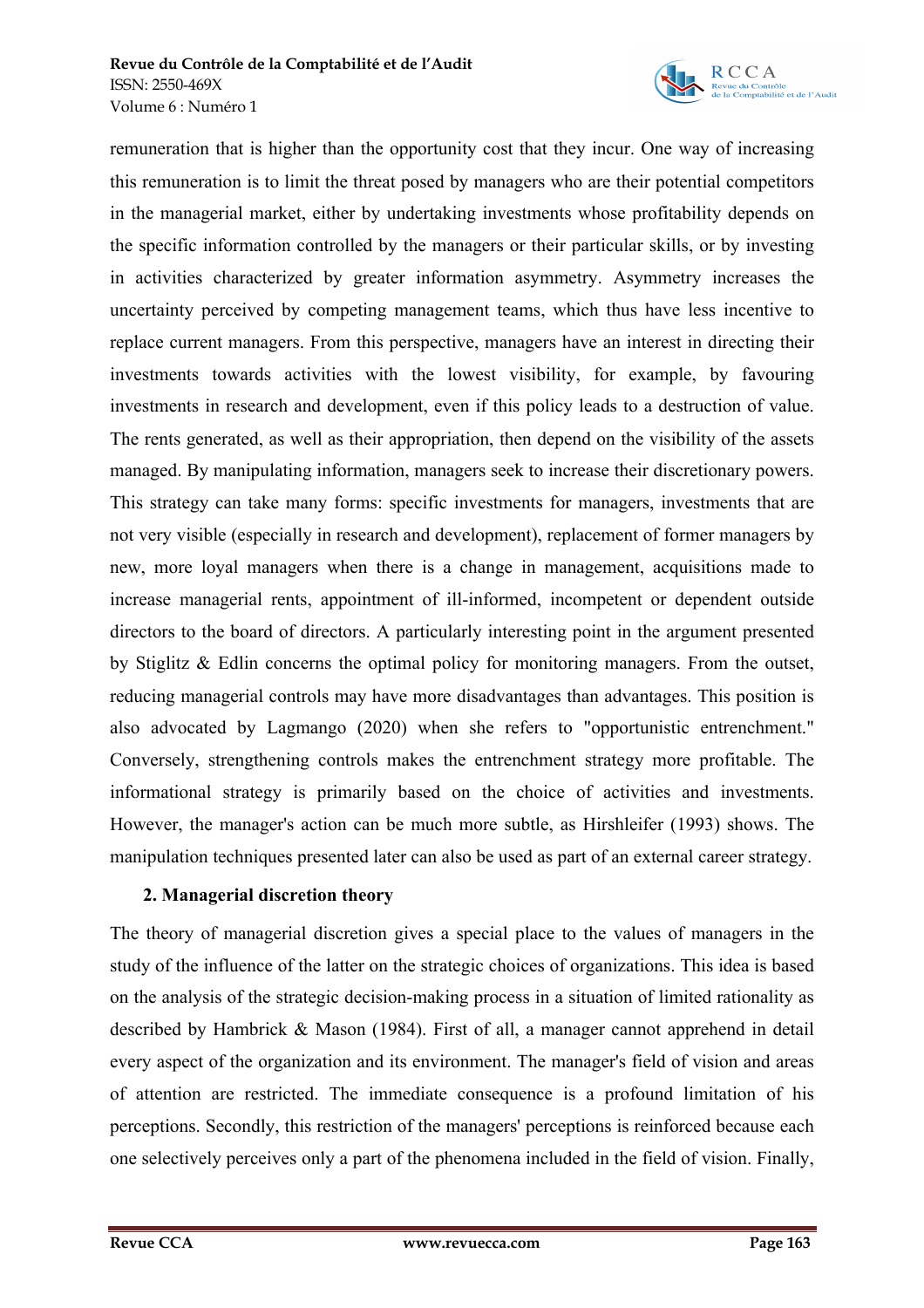

the segments of information chosen for processing are interpreted via a filter interspersed with the cognitive bases and intrinsic values of the leader. In this scheme, the values of the leader directly influence the strategic choices of the organizations.

### **2.1. Holistic dimension of managerial discretion**

The contextualization of management practices is a scientific approach whose principle is as follows: "any strategic orientation of a company is based on the phenomena observed in its environment". Thus, each managerial decision taken is an adaptive measure to the constraints of the environment.

However, the existence of considerable freedom induces two types of behavior in the manager. On the one hand, we have the primary or intentionally uncontrolled opportunism of the managerial power holder, which promotes the defense of selfish interests; on the other hand, the will manifested by the manager, with regard to his or her attributes, his or her choices strategically oriented towards achieving the expected results, is in line with the logic of the secondary or intentionally controlled opportunism. This second position establishes a real correlation between the degree of latitude of action of the manager and the performance of the company. An active manager must adapt to the constraints he or she faces as a result of the essentially dynamic nature of the environment. Moreover, the level of influence of the manager is proportional to the extent of his decision-making power. This posture provides sufficient information on the fact that: the relevance of the preventive measures adopted is explained more by the complexity of managerial practices. Above all, leaders need to have a margin of freedom in order to provide all the intrinsic motivation that allows them to make effective decisions (Donaldson & Davis, 1991). This being the case, a positive science is a body of systematized knowledge about what is (Keynes, 1891; Friedman, 1953); it is also a body of scientific knowledge adapted to the context of the environment.

# **2.2. Standardization of managerial discretion**

Financial governance theorists (Williamson, 1963; Jensen & Meckling, 1976) believe that the discretionary sphere is a "risk zone", a "black zone" whose amplitude must absolutely be reduced. The manager is perceived as a threat because he or she only seeks to satisfy his or her personal utility function to the detriment of the interests of the other stakeholders. As a result, the managerial automatism that limits the level of initiative of the leader becomes a control mechanism. However, doesn't the normalization of the decision-maker's behavior call into question the very foundations of management science? How can we live in a dynamic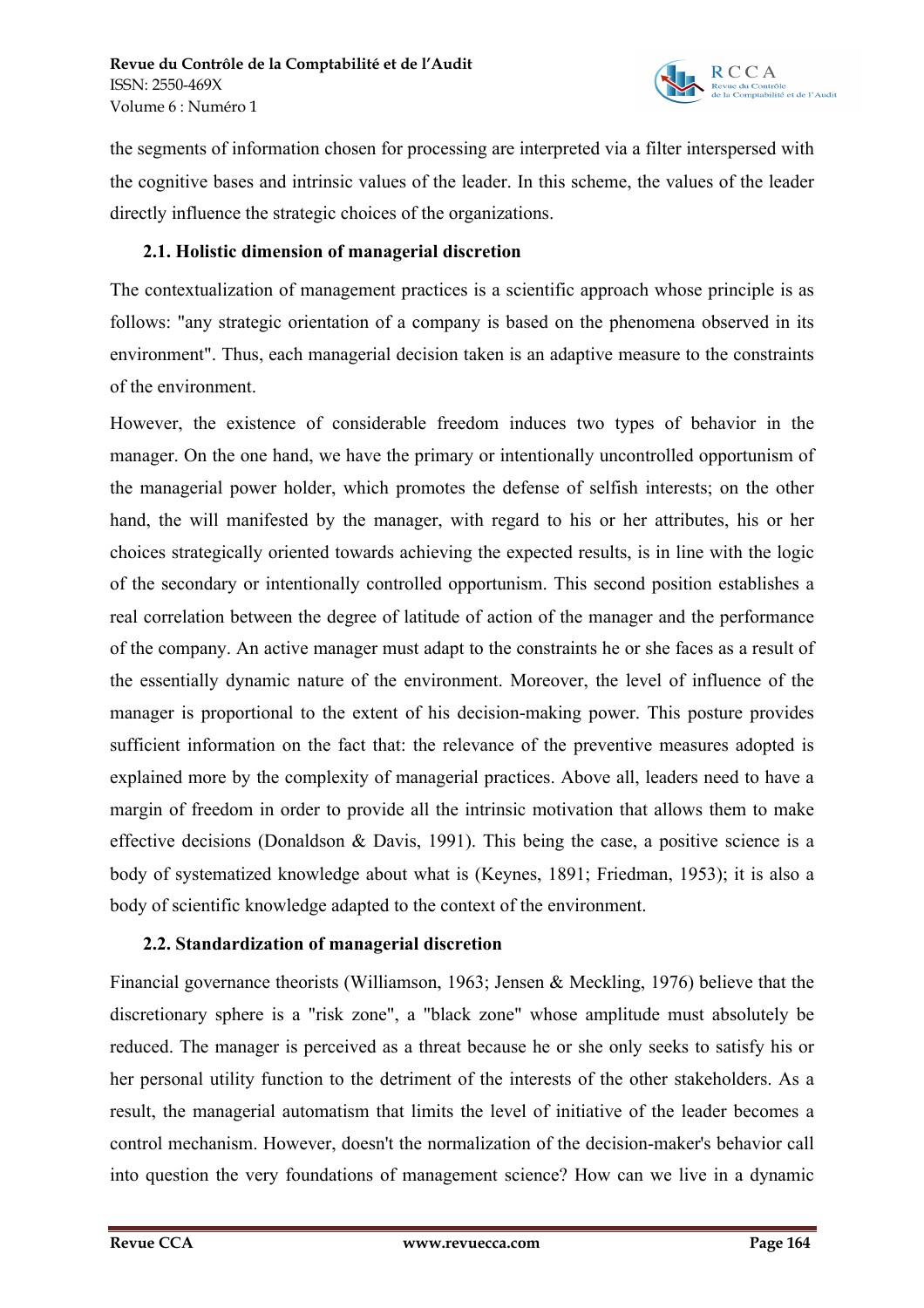

environment and think we are adopting static laws? Can one engage the responsibility of a manager who only obeys the orders of the shareholders? Managerial discretion must take into account the concerns of managers in order to create a climate of trust in this agency relationship.

### **2.3. Partnership approach**

According to Post & al (2002), the concept of stakeholder was initiated by Mary Parker Follett in her book "The New State" published in 1918, where she used the term "interpenetrating". This was later generalized in the strategic management literature by the term "stackeholder". In fact, the search for solutions to the shortcomings observed in shareholder governance led the positive theory of agency to recognize the plurality of the firm's objectives. These include creating value, ensuring a better distribution of the rent generated for the benefit of all stakeholders, and ensuring the sustainability of the organization. It is in this perspective that Blair (1995) expresses the desire to proceed with a reorganization of property rights in favor of the employees, in the name of the investments in specific knowledge and skills that they make in their company. The partnership theory of governance takes into account the contribution of all the stakeholders of the firm in the process of value creation and distribution. In this approach, the organization is considered as a team of production factors whose synergies are at the origin of value creation. Several actors intervene in the wealth creation process, unlike the previous approach, where the exclusivity of good managerial practices is attributed to shareholders.

Thus, defining the term "stakeholder" becomes a multivariate equation. According to the Stanford Institute (1963), it is "any identifiable group on which the organization depends for its long-term survival. More specifically, Freeman (1984, P.46) considers that "a stakeholder is an individual or group of individuals who may affect or be affected by the achievement of organizational objectives. For Hill & Jones (1992, P.133), they are "participants with a legitimate right to the company". As for Clarkson (1995, P.106), they are "individuals or groups who have, or claim, a share of ownership, rights or interests in the enterprise and its activities", he goes further by distinguishing two categories: primary stakeholders and secondary stakeholders. Charreaux & Desbrières (1998) do not rest for them, "it is an agent whose utility is affected by the decisions of the firm", they will distinguish thereafter, the voluntary stakeholders i.e. those who take a risk by investing, from the involuntary stakeholders who are those who are exposed to the consequences caused by the activities of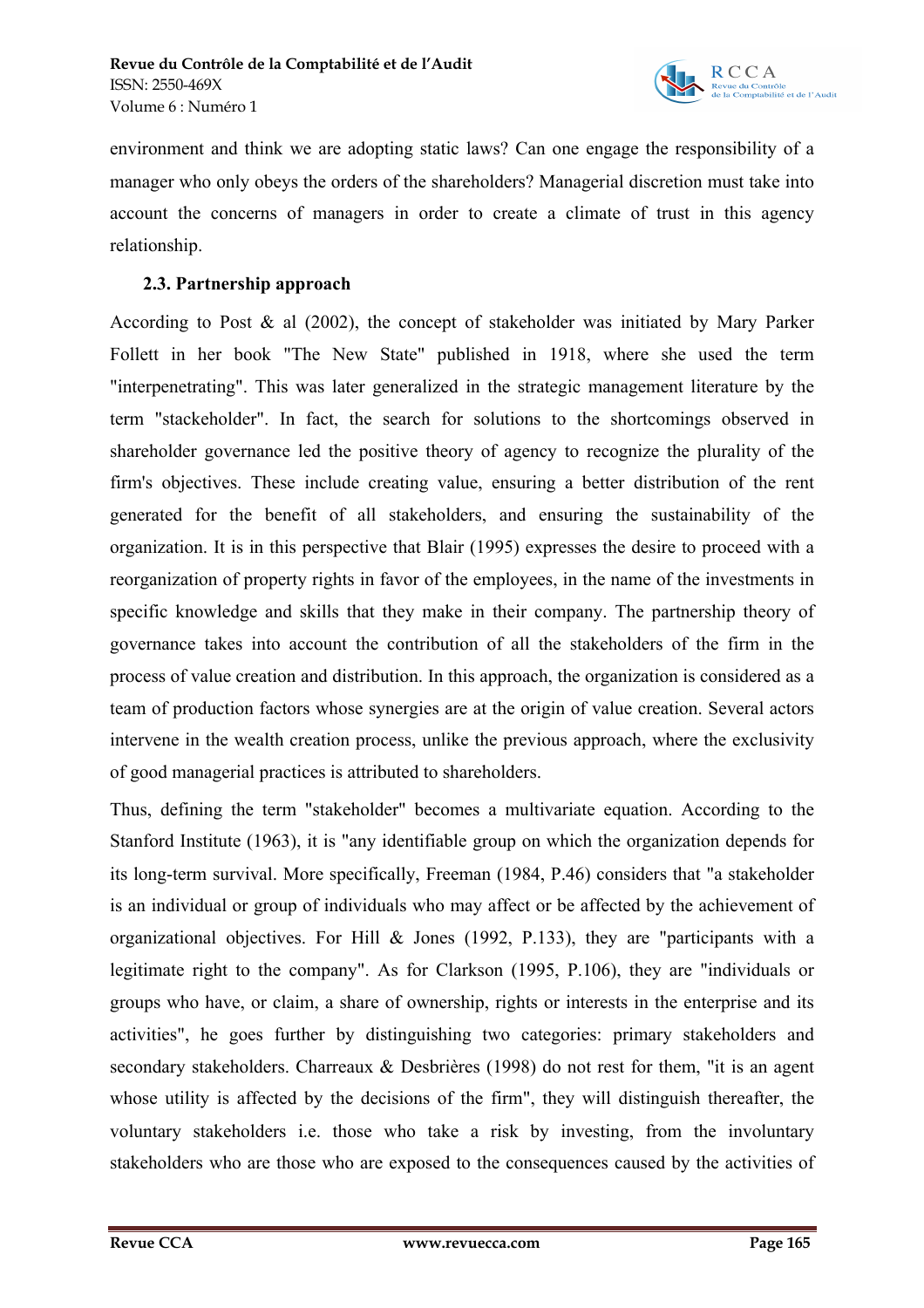

the company. For Mercier (1999), these are "all of the agents for whom the development and good health of the company are important issues". Finally, Post & al. (2002) characterize them as "the individuals and constituent elements that contribute voluntarily or not to the firm's ability to create and to those activities that are the main beneficiaries and/or bear the risks. Beyond these different definitions, we have deemed it necessary to develop two typologies of stakeholders chosen among many others.

Firstly, the Donaldson & Preston (1995) dimension is based on three levels of analysis, namely

- § The descriptive dimension characterized by the fact that the firm is defined as a constellation of cooperative and competing interests. It consists in describing the nature of the firm, the way the manager manages the structure, taking into account all the stakeholders.
- § The instrumental dimension, which examines the link between management practices and the achievement of the firm's performance objectives.
- § The normative dimension, which aims to prescribe behaviors in accordance with ethical and moral principles.

Secondly, the Mitchell & al. typology (1997) identifies three criteria of relevance, schematically representing three circles with intersecting areas: power (1, 4, 5, 7), legitimacy (2, 4, 6, 7) and urgency (3, 5, 6, 7). These criteria make it possible to classify stakeholders into seven categories: dominant (1), discretionary (2), latent (3), dominant (4), dangerous (5), dependent (6) and definitive (7). The other authors refute the "more or less everybody" considering that the relevance of the stakeholder theory lies in its ability to identify the real stakeholders of the firm. Thus, the eighth category of the typology is the "non-stakeholders".

# **2.3.1. Contextualization of the stakeholder theory**

The use of this theory was motivated by a desire to solve the problem posed by the agency relationship, in particular the reduction of financial scandals orchestrated by the leaders of managerial companies. Any entrepreneurial initiative aims to make a return on its investment. However, to achieve this, it is necessary to adapt to the constraints imposed by its environment. When the manager has little discretionary power, his opportunities and his managerial motivation are relatively limited. As a result, he will tend to defend his personal interests to the detriment of those of the company. In the Cameroonian context, there are several reasons for the discriminatory distribution of the value created.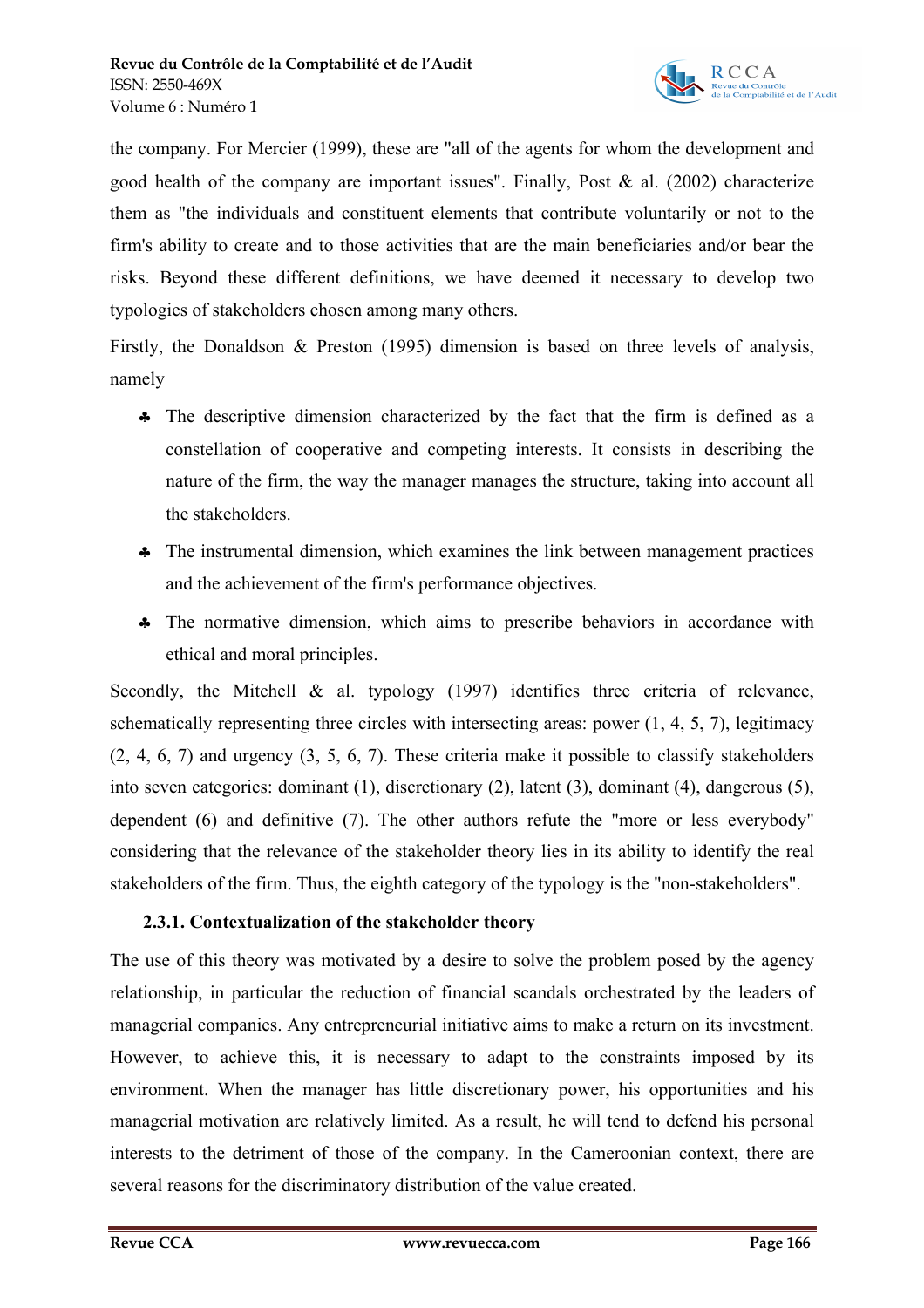

The head of a public company is appointed and not elected by a two-thirds majority of the board of directors as provided for in the constitution. Moreover, in order to be legitimate, their mandate cannot exceed 9 years. Beyond this period, it legitimately loses its discretionary power. Therefore, in order to exist, he must defend the interests of the lobby that allowed him to reach power. These interests are very often out of phase with those of the company. As for private companies, promoters use several options to make money. Either they manipulate accounting data through the practices of their managers in order to pay less tax; or they use relationships through their maximum involvement in the activities of a political party and thus benefit from the favors of tax agents. This frantic pursuit of gain is doomed to failure when primary stakeholders are marginalized. An executive who is dissatisfied with his or her compensation is more likely to produce managerial value.

In light of the above, the following hypotheses have been formulated:

 **: The degree of managerial discretion would have a significant influence on the creation of managerial value in firms;** 

 **: There would be a significantly positive relationship between the choice of accounting method and the orientation given to the creation of managed value.**

# **3. Empirical approach**

# **3.1. Sample**

The quantitative approach developed in this research uses primary data in its empirical aspect. The collection of information, through the administration of a questionnaire, will allow us to estimate the degree of relationship between our model variables. Specifically, our study population consists of managerial firms located in Cameroon. Of the 150 questionnaires administered, 33 were rejected for non-response, 12 for incomplete responses and 9 for complete responses but overloaded documents. Only 96 documents were usable.

# **3.2. Model used**

Schematically, the explanatory model for the correlation between our dependent, independent and control variables is as follows.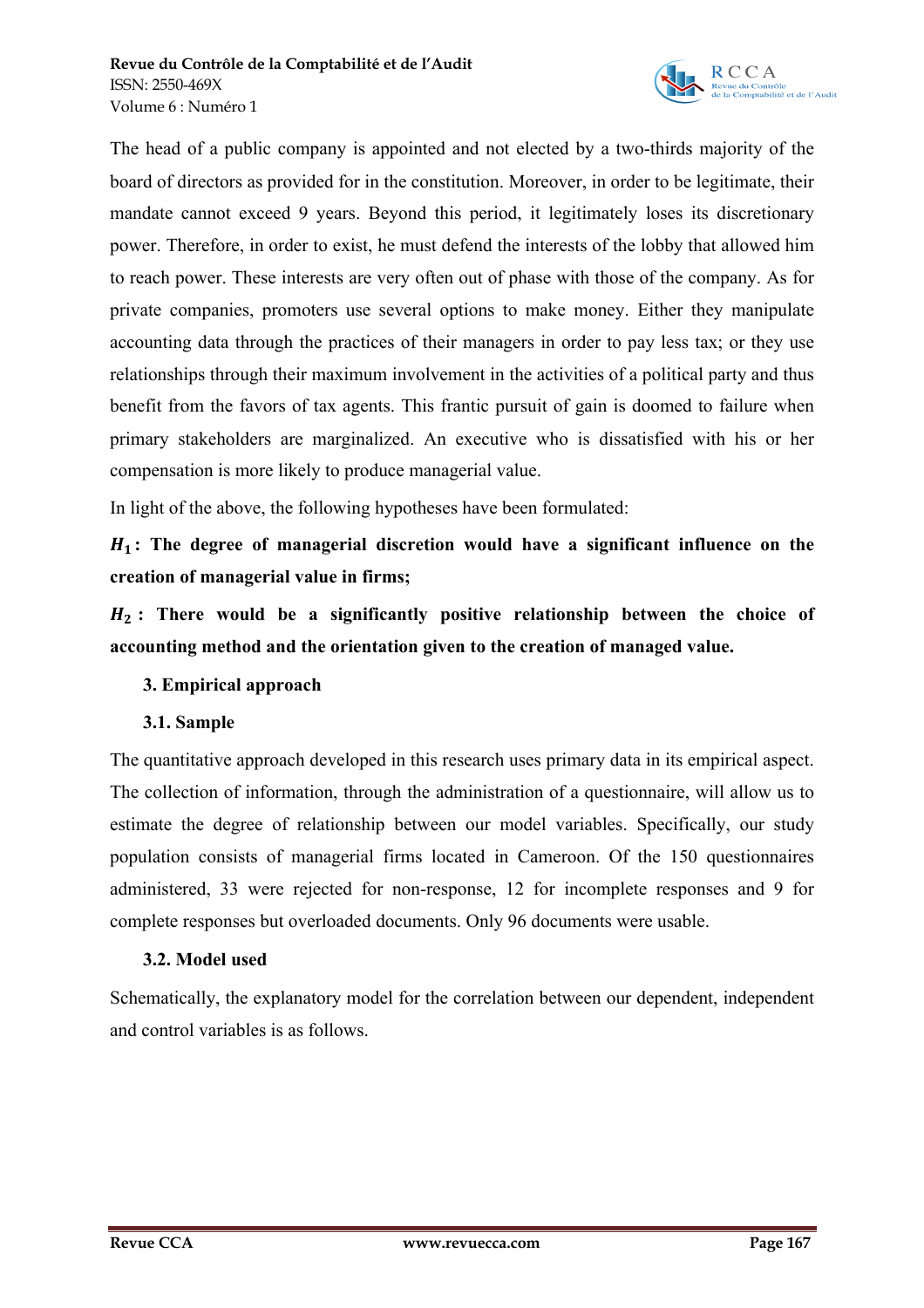

# **Figure 1: Description of the research model**





The econometric model of our work is presented in a general way, in the logic of the following equation:

# *Value Part*<sub>ij</sub> =  $C + \alpha_i$ *Accounting data manipulation*<sub>i</sub> +  $\beta_i$ *Control Variables*<sub>j</sub> +  $\varepsilon_{ij}$

Knowing that  $\alpha$  and  $\beta$  are coefficients; C, a constant and  $\varepsilon$  the error term.

Specifically, the semi-developed form of this equation is as follows:

# Value Part $_{ij} = C + \sum_{i=1}^{n} \alpha_i X_i + \sum_{j=1}^{m} \beta_j Y_j + \varepsilon$

The main variables of this model with their measurement indicators are defined below.

# **Table 2**: **Definition of model variables**

| <b>Variables</b> |                        | <b>Rating</b> | <b>Measure</b>                                                                                                                                                                                                                 | <b>Authors</b>                                                                        |
|------------------|------------------------|---------------|--------------------------------------------------------------------------------------------------------------------------------------------------------------------------------------------------------------------------------|---------------------------------------------------------------------------------------|
|                  | Discretionary<br>power | PouvDir.      | Unilateral<br>dismissal of an<br>employee,<br>Control of the<br>firm's strategic<br>decisions<br>by<br>majority<br>the<br>shareholder,<br>Privilege given<br>investment<br>to<br>projects that are<br>profitable<br>for<br>all | Khanchel (2009)<br>Jensen & Zajac<br>(2004)<br>Hambrick<br>$\&$<br>Finkelstein (1987) |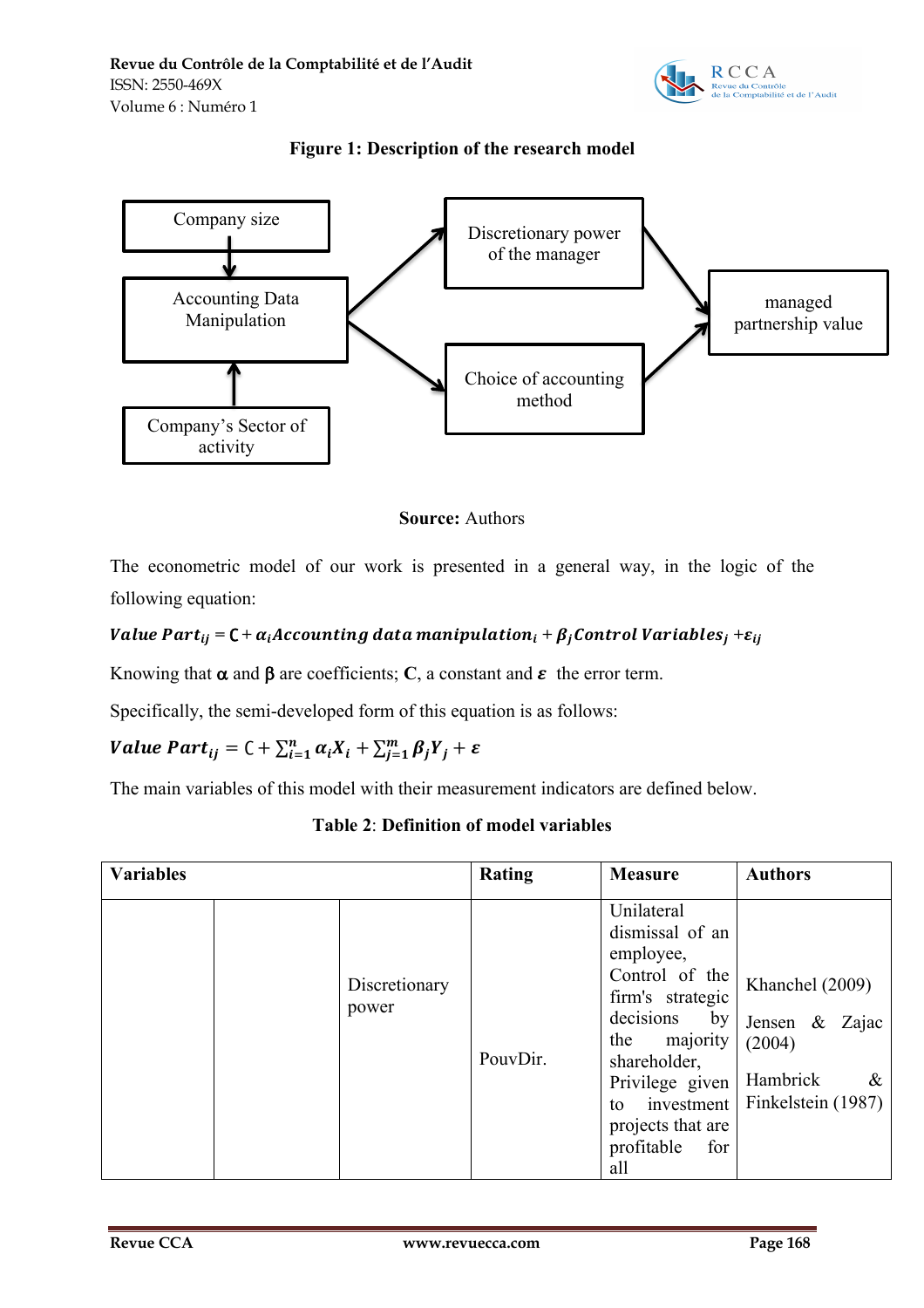

|                         | of<br>Handling     |                                |              | stakeholders.                                                                                                                                                                                                                                                                                                                                                                                                                                                                                                                                                                             |                                                                                    |
|-------------------------|--------------------|--------------------------------|--------------|-------------------------------------------------------------------------------------------------------------------------------------------------------------------------------------------------------------------------------------------------------------------------------------------------------------------------------------------------------------------------------------------------------------------------------------------------------------------------------------------------------------------------------------------------------------------------------------------|------------------------------------------------------------------------------------|
| Independent<br>variable | accounting<br>data | Accounting<br>method           | MethodCompt. | Production<br>of<br>accounting<br>information<br>that does not<br>reflect<br>reality<br>for tax reasons,<br>Having a free<br>choice<br>of<br>adopting<br>the<br>of<br>method<br>$\sigma f$<br>valuation<br>in<br>inventories<br>the<br>company,<br>Free choice of<br>the method of<br>depreciation of<br>fixed<br>assets<br>depending<br>on<br>directions<br>the<br>given to<br>the<br>in<br>change<br>accounting<br>income,<br>of<br>Production<br>accounting<br>information<br>that does not<br>reflect<br>reality<br>when<br>the<br>is<br>company<br>talking<br>${\rm to}$<br>lenders. | $\&$<br>watts<br>zimmerman<br>(1986)<br>Scott (1997)<br>Ngantchou & Elle<br>(2018) |
| Dependent<br>variable   |                    | Value of partnership developed | Part Value   | Value<br>Share<br>Evolution<br>of<br>turnover, Level<br>of debt of the<br>firm, State of<br>profitability of<br>invested<br>capital,<br>Level<br>of the firm's<br>self-financing<br>capacity                                                                                                                                                                                                                                                                                                                                                                                              |                                                                                    |

**Source**: Authors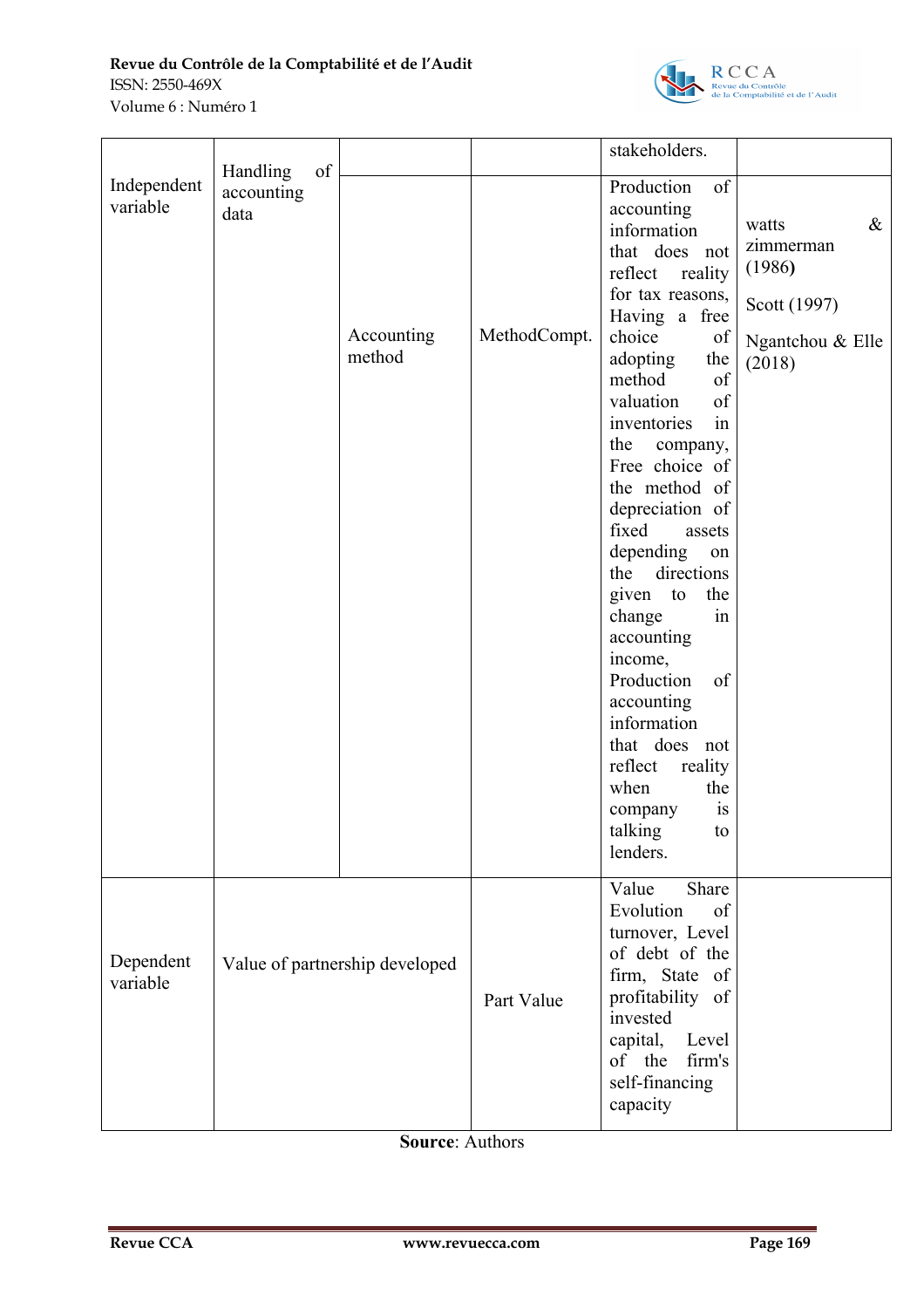

### **4. Results and discussions**

### **4.1. Results of the PCA**

### **Table 3: Principal component analysis of the research variables**

#### **KMO index and Bartlett's test**

|                                                                                                   |               | Part                    | <b>MethodCo</b> |                   | PouvDir.          |
|---------------------------------------------------------------------------------------------------|---------------|-------------------------|-----------------|-------------------|-------------------|
|                                                                                                   |               | Value                   | mpt.            |                   |                   |
| Kaiser-Meyer-Olkin sampling precision measure                                                     | ,748          | ,749                    |                 | ,728              |                   |
| Approximate Chi-square                                                                            |               | 93,574                  |                 | 72,825<br>154,313 |                   |
| Bartlett's test of sphericity ddl                                                                 |               | 6                       | 6               |                   | 3                 |
| Bartlett's significance                                                                           |               | ,000                    | ,000            |                   | ,000              |
| <b>Items</b>                                                                                      | Part<br>Value | <b>Method</b><br>Compt. | Pouv<br>Dir.    |                   | <b>Extraction</b> |
| Judgement on the evolution of the company's<br>turnover                                           | ,750          |                         |                 | ,562              |                   |
| Company's level of indebtedness                                                                   | ,725          |                         |                 | ,525              |                   |
| Return on capital employed                                                                        | ,818          |                         |                 | ,669              |                   |
| Level of the company's self-financing capacity                                                    | ,737          |                         |                 | ,543              |                   |
| Production of accounting information that does                                                    |               | ,731                    |                 | ,535              |                   |
| not reflect reality for tax reasons                                                               |               |                         |                 |                   |                   |
| Free choice to adopt the method of inventory                                                      |               | ,717                    |                 | ,514              |                   |
| valuation in the company                                                                          |               |                         |                 |                   |                   |
| Free choice of the method of depreciation of<br>fixed assets according to the direction I want to |               | ,749                    |                 | ,561              |                   |
| give to the change in the accounting result                                                       |               |                         |                 |                   |                   |
| Production of accounting information that does<br>not reflect reality when I speak to lenders     |               | ,746                    |                 | ,556              |                   |
| Unilateral dismissal of an employee                                                               |               |                         | ,912            | ,833              |                   |
| The company's strategic decisions are controlled<br>by the majority shareholder                   |               |                         | ,870            | ,757              |                   |
| I favor investment projects that are profitable for                                               |               |                         | ,889            | ,791              |                   |
| all stakeholders when negotiating business                                                        |               |                         |                 |                   |                   |
| contracts                                                                                         |               |                         |                 |                   |                   |
| <b>Equity values</b>                                                                              | 2,299         | 2,166                   | 2,380           |                   |                   |
| % Variance explained                                                                              | 57,483        | 54,144                  | 79,333          |                   |                   |
| Cumulative % explained variance                                                                   | 57,483        | 54,144                  | 79,333          |                   |                   |
| <b>Cronbach's Alpha</b>                                                                           | ,752          | ,715                    | ,869            |                   |                   |

#### **Source :** Authors

The reading of the above table shows that the different KMO indices for the three components are meritorious since they are higher than 0.7 on the one hand, and on the other hand, Bartlett's test is significant at the level of 0.000 for these three components. Also, we note that the PCA restores information at 57.483% for the value of the share, 54.144% for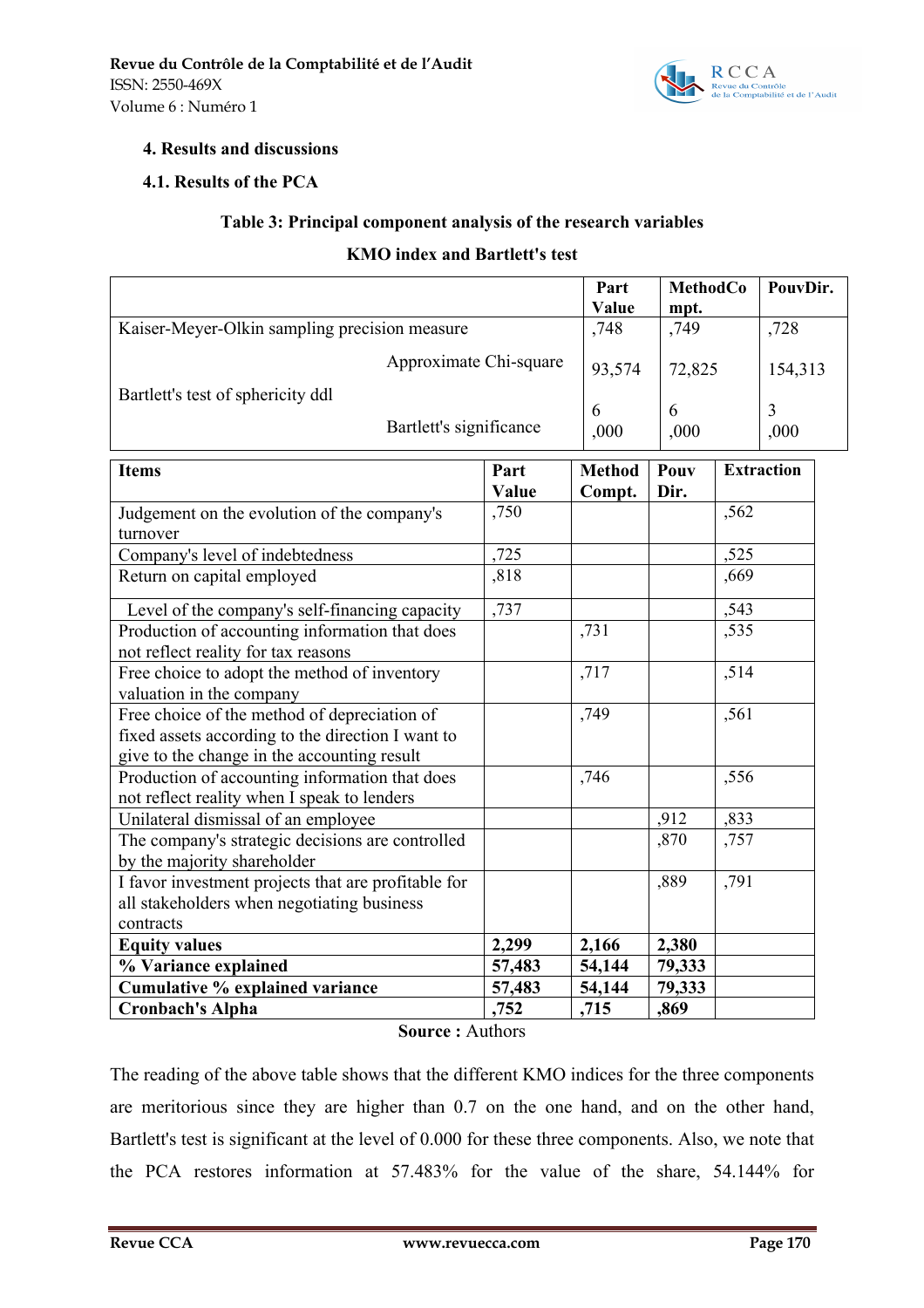

MethodCount and 79.333% for PouvDir. These conditions allow us to accept the results of the factorial analysis. Similarly, a high degree of internal consistency between the items is reflected in Cronbach's Alpha values between 0.7 and 0.8 (0.752 for PartValue, 0.715 for CountMethod and 0.869 for PouvDir.). According to De Vellis (2003), these values are good. Finally, not only is the variance explained by a single factor whose value is greater than the mean for each of them, but also the eigenvalues (Kaiser-Guttman rule) are greater than 1 (2.299 for PartValue, 2.166 for CountsMethod and 2.380 for PouvDir.).

### **4.2. Regression Analysis**

The results of the regression analysis are reported in the following table:

### **Table 4: Regression analysis between study variables**

### **Summary of models b**

| Model |                       | R-two | <b>Adjusted R-two</b> | <b>Standard error of estimate</b> |
|-------|-----------------------|-------|-----------------------|-----------------------------------|
|       | 761a<br>$' \cup \bot$ | 570   | .562                  | 66160628                          |

a. Predicted values: (constants), Sect\_Actv, MethodCount, PouvDir, Taill.

b. Dependent variable: Value Part.

|              | <b>ANOVA<sup>c</sup></b> |                                                 |     |        |        |                |  |  |  |  |
|--------------|--------------------------|-------------------------------------------------|-----|--------|--------|----------------|--|--|--|--|
| <b>Model</b> |                          | Ddl<br>Sum of squares<br><b>Mean of squares</b> |     |        | Sig.   |                |  |  |  |  |
|              | Regression               | 60,228                                          |     | 15,057 | 34,398 | $,000^{\rm d}$ |  |  |  |  |
|              | Residual                 | 43,772                                          | 100 | ,438   |        |                |  |  |  |  |
|              | Total                    | 104,000                                         | 104 |        |        |                |  |  |  |  |

c. Dependent variable: Value Part.

d. Predicted values: (constants), Sect\_Actv, MethodCount, PouvDir, Taill.

|              | Coefficients <sup>e</sup> |                             |                       |                                  |       |      |  |  |  |
|--------------|---------------------------|-----------------------------|-----------------------|----------------------------------|-------|------|--|--|--|
| <b>Model</b> |                           | Unstandardized coefficients |                       | <b>Standardized Coefficients</b> | T     | Sig. |  |  |  |
|              |                           | A                           | <b>Standard error</b> | <b>Beta</b>                      |       |      |  |  |  |
|              | (Constant)                | ,501                        | ,138                  |                                  | 3,638 | ,000 |  |  |  |
|              | MethodCompt.              | ,302                        | ,067                  | ,302                             | 4,498 | ,000 |  |  |  |
|              | PouvDir.                  | ,294                        | ,067                  | ,294                             | 4,363 | ,000 |  |  |  |
|              | Taill.                    | ,114                        | ,042                  | ,126                             | 2,641 | ,000 |  |  |  |
|              | Sect Actv.                | ,124                        | ,031                  | ,273                             | 3,959 | ,000 |  |  |  |

e. Dependent variable: Value Part

**Source** : Authors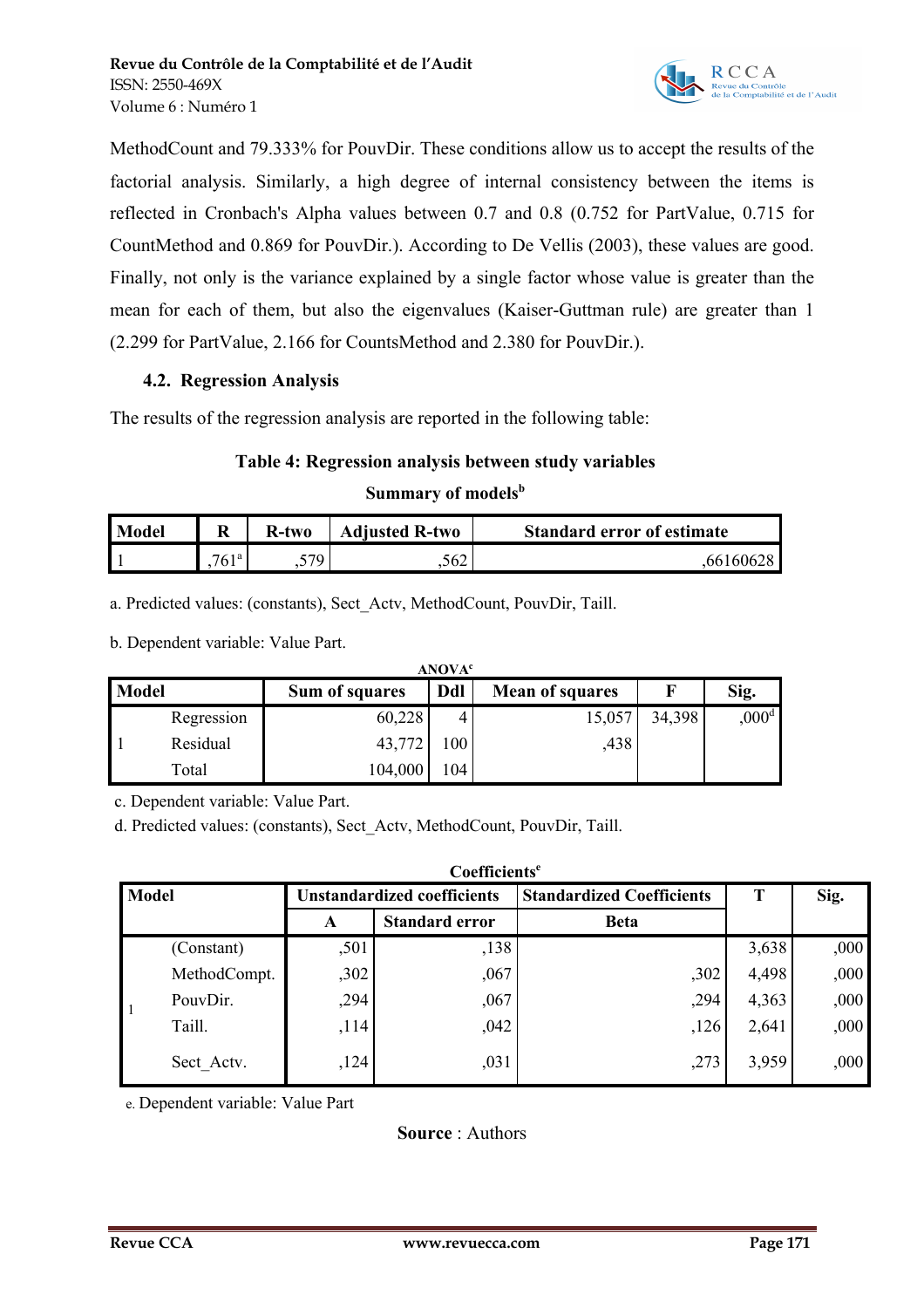

The model obtained is significant ( $p<0.000$ ). The relationship between the partnership value and the accounting method (MethodAccounting) on the one hand and the relationship between the partnership value and the discretionary power of the manager on the other hand (MethodAccounting) are positive with the t-test greater than 2 (4.498 and 4.363). As for the relationship between the dependent variable and the control variables (Size and Sector), the ttest is greater than 2 for these two variables (2.641 and 3.959). Similarly, the correlation coefficient (R) between the dependent variable and the independent and control variables is 76.1%. The different variables (independent and control) taken into account explain, through the adjusted  $\mathbb{R}^2$ , 56.2% of the partnership value. In the same way, this table shows the standardized coefficients that allow us to see the contribution of each variable in the explanation of the partnership value. Thus, MethodCompt explains 30.2%, PouvDir 29.4%, Taill. 12.6% and Sect\_Actv. 27,3%. Therefore, the model is summarized by the following equation:

### **Part value = 0.501+0.302MethodCompt+0.294PouvDir + 0.126Taill+0.273Sect\_Actv + ε**

# **4.3. Discussion of the results**

# **4.3.1. Significant influence of managerial discretion on the creation of managed value**

The results obtained show that the discretionary power of the manager significantly influences the creation of the managed value. This conclusion is widely shared by several authors. In particular, Jensen & Zajac (2004) for whom "the manager is a strategic partner in companies; his status is all the more important when he holds extensive power". Moreover, Hambrick & Finkelstein (1987) have estimated that governance is linked to the extent of the manager's discretionary power, which is materialized by the importance of the capital held. In fact, considerable managerial latitude would allow the manager to give precedence to his profile over performance.

# **4.3.2. Significant influence of the choice of accounting method on the creation of managed value**

The choice of accounting method influences the creation of the managed value. Our results corroborate with the findings of Watts & Zimmerman (1978), Breton & Schatt (2003) and Ngantchou & Elle (2018) for whom the choice of accounting method in a context of predatory taxation, is that which aims to avoid losses. In other words, it is a matter of selecting the methods that will aim to reduce the value of the result. However, if we place ourselves in the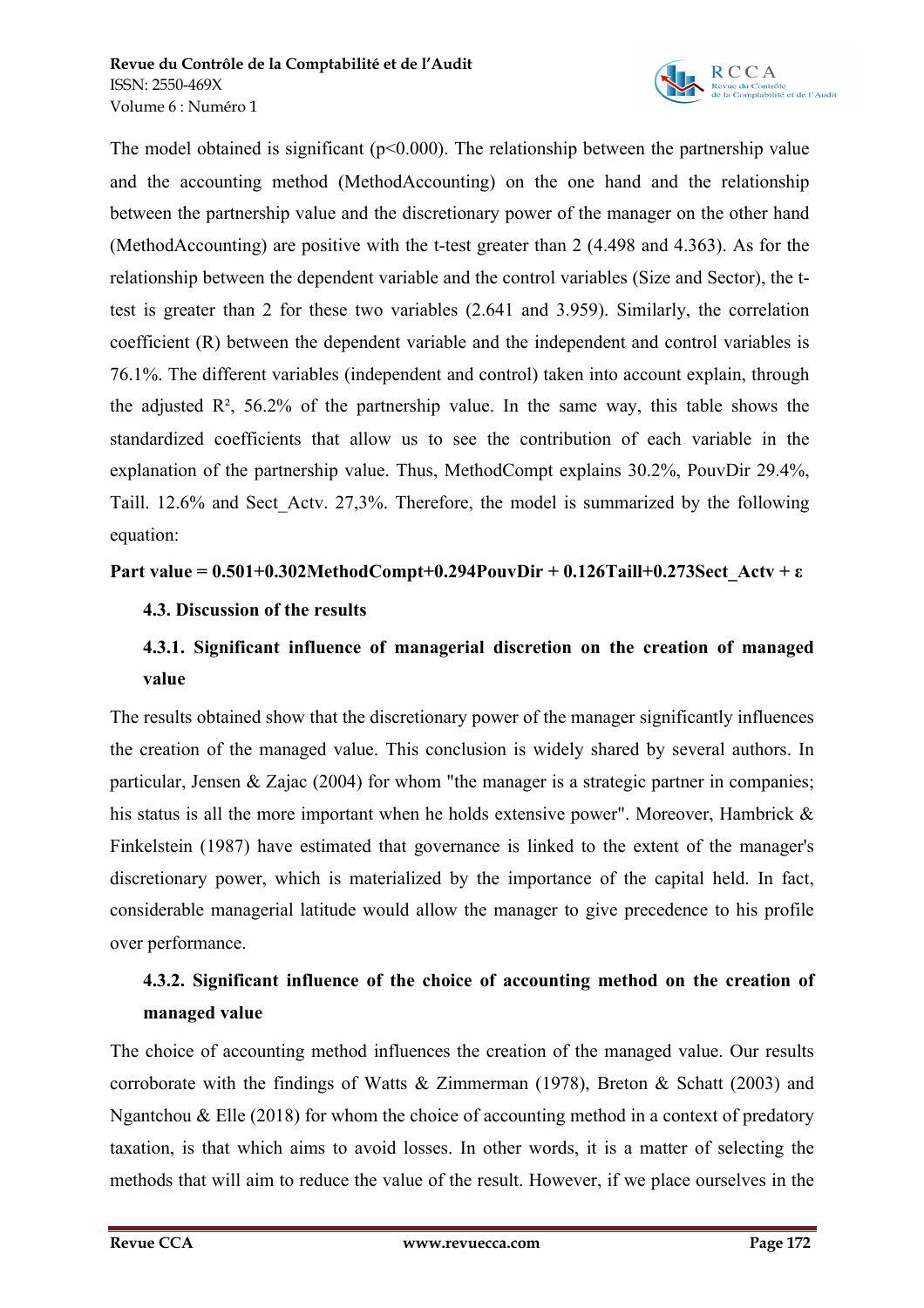

logic of the agency relationship, and if we adopt the idea of the manager's primary opportunism, the manipulation of accounting figures could lead to a destruction of value (Shleifer & Vishny, 1989; Charreaux, 1999).

We also find that the control variables characterizing the firm (industry and size) play a significant role in the creation of managed value. This supports the findings of Fama  $\&$ French (1995) for whom there is a strong association between size and performance. Ngongang (2013) for his part establishes a correlation with the sector of activity.

The table below summarizes the results in relation to the hypotheses formulated:

| <b>Hypotheses</b>                                                                                                                                                   | <b>Results</b> |  |
|---------------------------------------------------------------------------------------------------------------------------------------------------------------------|----------------|--|
| $H_1$ : The degree of managerial discretion would have a significant influence on the                                                                               |                |  |
| creation of managerial value in firms;                                                                                                                              |                |  |
| $H_2$ : There would be a significantly positive relationship between the choice of<br>accounting method and the orientation given to the creation of managed value. |                |  |

**Source** : Authors

### **Conclusion**

The objective of this article was to analyze the nature of the relationship that exists between the discretionary manipulation of accounting information and the creation of the partnership value developed in managerial companies. In practice, the accounting engineering developed by the leaders of managerial companies, through the manipulation of accounting information, aroused in us a scientific curiosity about the link that could exist between these two concepts. First of all, if the manager has limited discretion, then he or she is not sufficiently motivated to get involved in considerable organizational activities (Hambrick & Finkelstein, 1987). However, when the discretion of the leader is high, he or she could give a certain direction to the value created according to his or her interests and the constraints of his or her environment. This voluntary discrimination in the distribution of the wealth created is at the origin of the concept of "managed partnership value". Despite the small size of our sample, this research is a kind of compass that could contextually channel the managerial approaches of the main actors in the production of accounting data. In a future perspective, we could broaden our study population on the one hand, and attempt to explain or understand the true foundations of managerial autonomy in the production of good or true accounting figures on the other.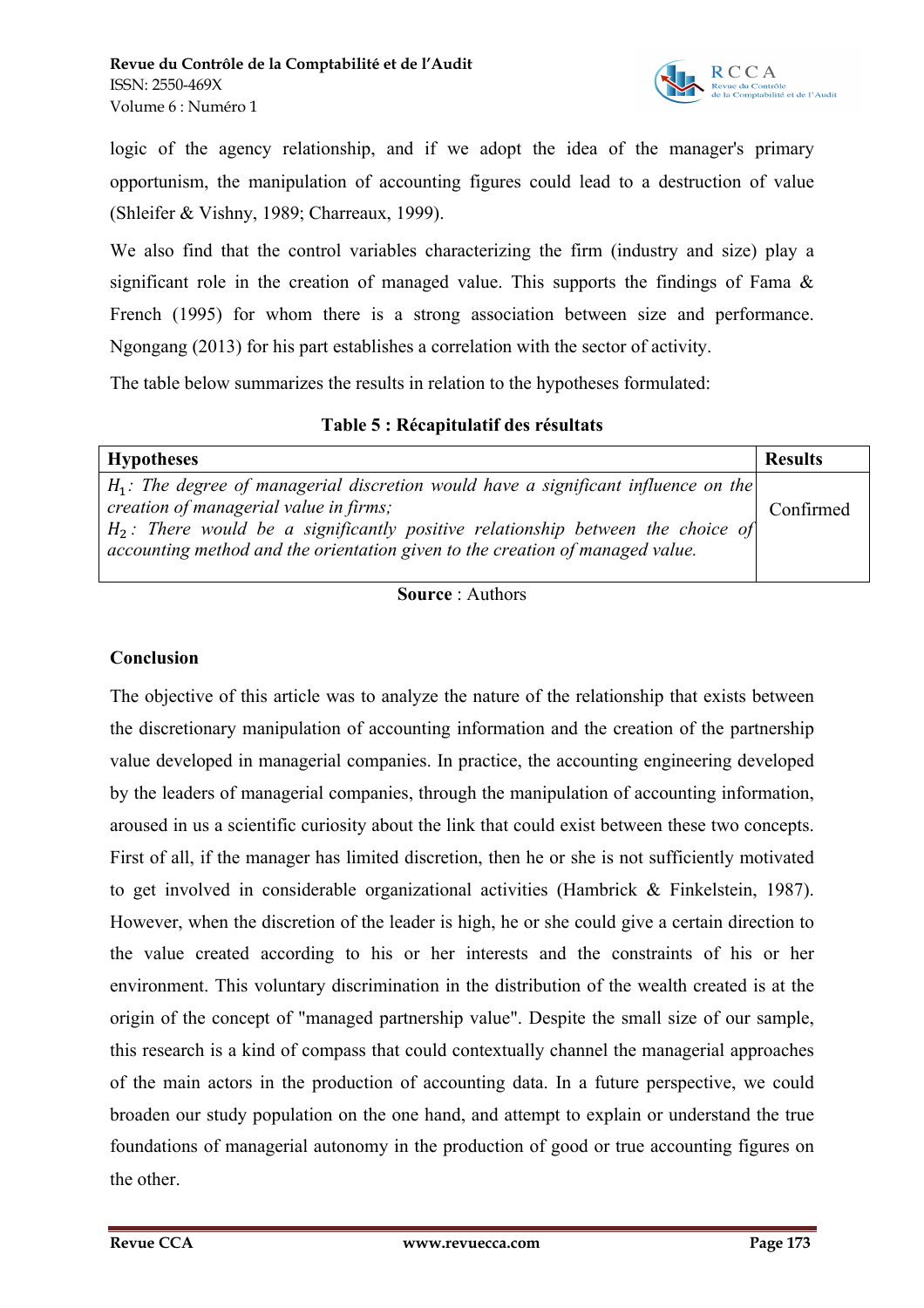

# **BIBLIOGRAPHY**

**Blair, R. J. R. (1995).** « A cognitive developmental approach to morality: investigating the psychopath ». *Cognition, 57,* N°1, 1-29.

**Breton, G. & Schatt, A. (2003).** « Manipulation comptable : les dirigeants et les autres parties prenantes ». *La Revue du Financier,* 139, p. 18-25.

**Charreaux, G. (1998).** « Le rôle de la confiance dans les systèmes de gouvernance des entreprises », *Economies et Société*, 32, 47-66.

**Charreaux, G. & Desbrieres, P. (1998).** « Gouvernance d'entreprise : valeur partenariale contre-valeur actionnariale », *Finance Contrôle Stratégie,* n° 2, Juin.

**Clarkson, M.B.E**. **(1995).** « A Stakeholder Framework for Analysing Corporate Social Performance », *Academy of Management Review*, vol. 20, n°1, pp. 92-117.

**Colasse, B. (1992).** « *Gestion financière de l'entreprise* ». (3ème édition) (N°halshs-00670356).

**Copeland, R. M. (1968).** « Income smoothing ». *Journal of Accounting Research,* 101-116.

**Degeorge, F., Fatel, J. & Zeckhauser, R. (1999).** « Earnings management to exceed tresholds », *Journal of Business,* volume 72, numero 1, PP. 1-35.

**De Vellis, R. F. (2003).** « *Scale Development: theory and applications* ». (2nd ed., vol 26), Thousand Oaks, CA: Sage Publications.

**Djongoue, G. (2007).** « Fiabilité de l'information comptable et gouvernance d'entreprise : une analyse de l'audit légal dans les entreprises camerounaises ». Acte de colloque international sur la gouvernance : quelles pratiques promouvoir pour le développement de l'Afrique. Université Catholique de Lillle-France, 3 novembre.

**Donaldson, L. & Davis, J. H. (1991)**. « Stewardship theory or agency theory: CEO governance and share holder returns ». *Australian Journal of Management,* 16 (1), 49-64.

**Donaldson, T. & Preston, L. E. (1995)**. « The stackholder theory of the corporation: concepts, Evidence and Implication », *Academy of Management Review*, 20(1), P.65-95.

**El Yaacoubi, Y. & Farrat, O. (2021).** « Les pratiques de la divulgation des informations comptables et financières : d'une vision purement juridique à la recherche de la fidélisation des actionnaires », *Revue Internationale des Sciences de Gestion* « Volume 4 : Numéro 4 » pp : 641-665

**Fama, E. F. & French, K. R.** (1995). « Size and Book to Market Factors in Earnings and Returns », *Journal of Finance*, Vol. 50, pp. 131-155.

**Freeman, R. E. (1984).** « *Strategic Management: A Stakeholder Approach* », Pitman, Boston.

**Friedman, M. (1953).** « *Essays in positive economics* ». University of Chicago press.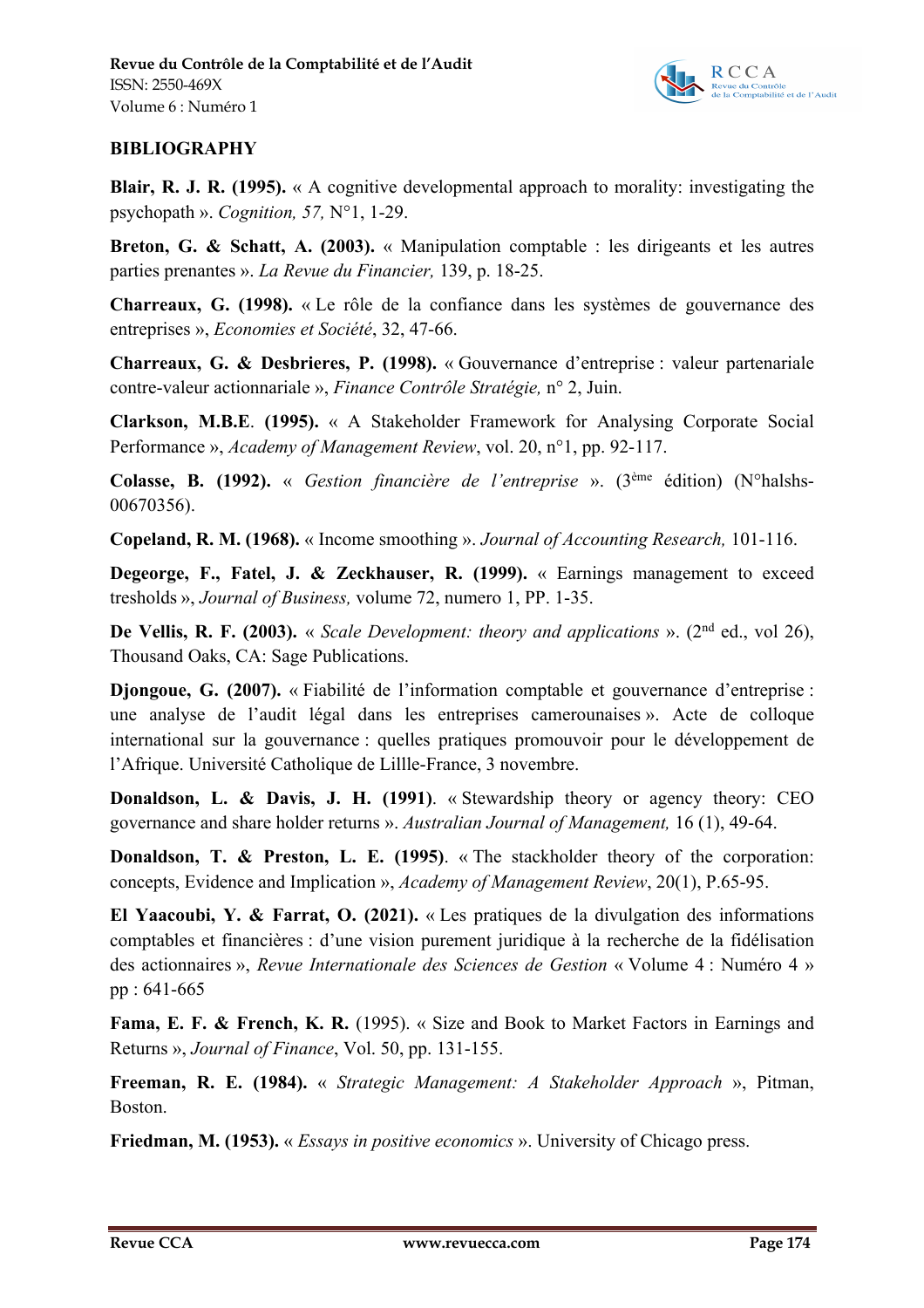

**Hambrick, D. & Finkelstein, S. (1987).** « Managerial discretion: A bridge between polar views of organization outcome », Research in organizational as a reflection of its top managers », *The Academy of Management Review,* vol. 9, Issue 2(April), P.193-206.

**Hambrick, D. C. & Mason, P. A. (1984).** « Upper Echelons: The Organization as a Reflection of Its Top Managers ». *Academy of Management Review*, 9(2), 193-206.

**Hill, C. W. L. & Jones, T. H.** (1992). « Stackeholder-Agency theory », *Journal of Management Studies,* vol.29, n°2, PP.131-153*.*

**Hirshleifer, D. (1993).** « Managerial Reputation and Corporate Investment Decision », *Financial Management Review,* N° d'Eté.

**Jensen, M. C & Meckling, W. H. (1976).** « Theory of the firm, managerial behavior, agency cost and ownership structure », *Journal of Financial Economics*, p.853-886.

**Jensen, M. & Zajec, E. J. (2004).** « Corporate elites and corporate strategy: how demographic preferences and structural position shape the scope of the firm ». *Strategic Management Journal,* 25 (6), 507-524.

**Keynes, J. N. (1891).** « The scope and Method of Political ». *Economy* (Fourth)

**Khanchel, I. (2009),** « Le rôle du pouvoir discrétionnaire du dirigeant dans l'amélioration de la performance : cas des entreprises tunisiennes ». *Revue des Sciences de Gestion.* 3-4, n° 237-238, PP. 95-103.

**Lagmango, V-L. (2020).** « Enracinement et opportunisme du dirigeant : une lecture dans les entreprises publiques au Cameroun », *Revue Internationale des Sciences de Gestion*, Volume 3 : Numéro 2, pp : 223 - 247.

**Mercier, S. (1999).** « *L'éthique dans les entreprises* »*,* Editions La Découverte, collection

**Mitchell, R. K., Agle, B. R., & Wood**, **D. J. (1997).** « Toward a Theory of Stakeholder Identification and salience: Defining the principle of who and what really counts », *Academy of Management Review*, 22(4), october, PP.853-886.

**Murphy, K. J. & Zimmerman, J. L. (1993).** « Financial performance surrounding CEO Turnover », *Journal of Accounting and Economics*, Vol.16, n°1-3, P.273-315.

**Ngantchou, A. & Elle, N. (2018).** « La manipulation des chiffres comptables en contexte africain : Transition numérique et informations comptables », May 2018, Nantes, France. PP.cd-rom. Hals-01908008.

**Ngongang, D. (2007).** « Analyse des facteurs déterminants du système d'information comptable et des pratiques comptables des PME tchadiennes ». La *Revue des Sciences de Gestion*, (2), 49-57.

**Ngongang, D. (2013).** « Système d'information comptable et contrôle de gestion dans les entreprises camerounaises », *Revue Gestion et Organisation*, 113-120.